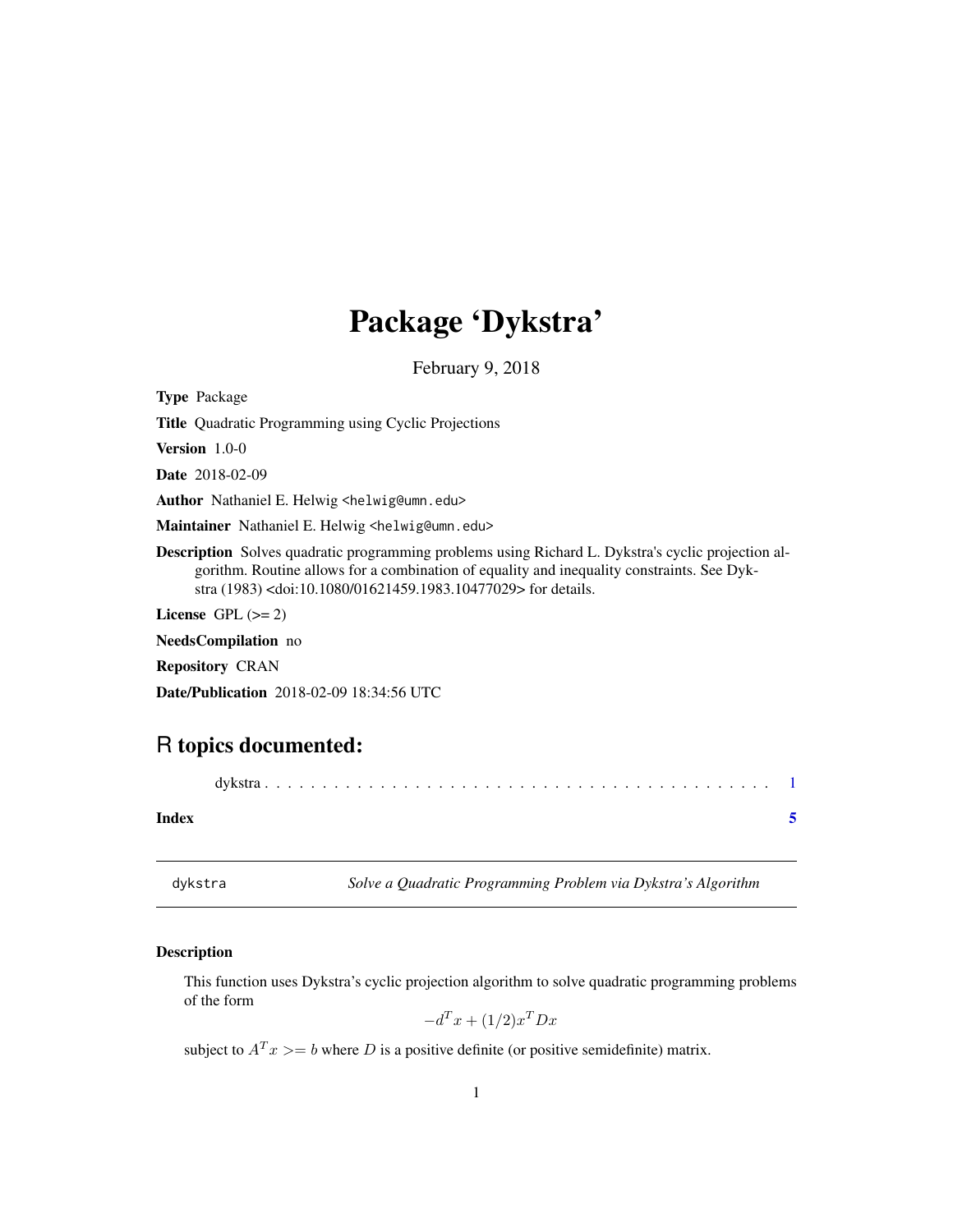#### <span id="page-1-0"></span>Usage

```
dykstra(Dmat, dvec, Amat, bvec, meq = 0, factorized = FALSE,
        maxit = NULL, eps = NULL)
```
#### Arguments

| Dmat       | Quadratic program matrix D of order $n \times n$ .                                                          |
|------------|-------------------------------------------------------------------------------------------------------------|
| dvec       | Quadratic program vector $d$ of length $n$ .                                                                |
| Amat       | Constraint matrix A of order $n \times r$ .                                                                 |
| bvec       | Constraint vector $b$ of length $r$ . Defaults to vector of zeros.                                          |
| mea        | First meg constraints are equality constraints (remaining are inequality constraints).<br>Defaults to zero. |
| factorized | If TRUE, argument Dmat is $R^{-1}$ where $R^{T}R = D$ .                                                     |
| maxit      | Maximum number of iterations (cycles). Defaults to $30n$ .                                                  |
| eps        | Numeric tolerance. Defaults to $n \times$ . Machine\$double.eps.                                            |

#### Details

Arguments 1-6 of the [dykstra](#page-0-1) function are inspired by (and identical to) the corresponding arguments of the [solve.QP](#page-0-2) function in the quadprog package.

#### Value

| solution      | Vector $x$ that minimizes quadratic function subject to constraints.           |
|---------------|--------------------------------------------------------------------------------|
| value         | Value of quadratic function at solution. Will be NA if factorized = TRUE.      |
| unconstrained | Vector $x_0 = D^{-1}d$ that minimizes quadratic function ignoring constraints. |
| iterations    | Number of iterations (cycles) of the algorithm.                                |
| converged     | TRUE if algorithm converged. FALSE if iteration limit exceeded.                |

#### Note

For positive semidefinite  $D$ , a small constant is added to each eigenvalue of  $D$  before solving the quadratic programming problem.

#### Author(s)

Nathaniel E. Helwig <helwig@umn.edu>

#### References

Dykstra, Richard L. (1983). An algorithm for restricted least squares regression. *Journal of the American Statistical Association*, Volume 78, Issue 384, 837-842. doi: 10.1080/01621459.1983.10477029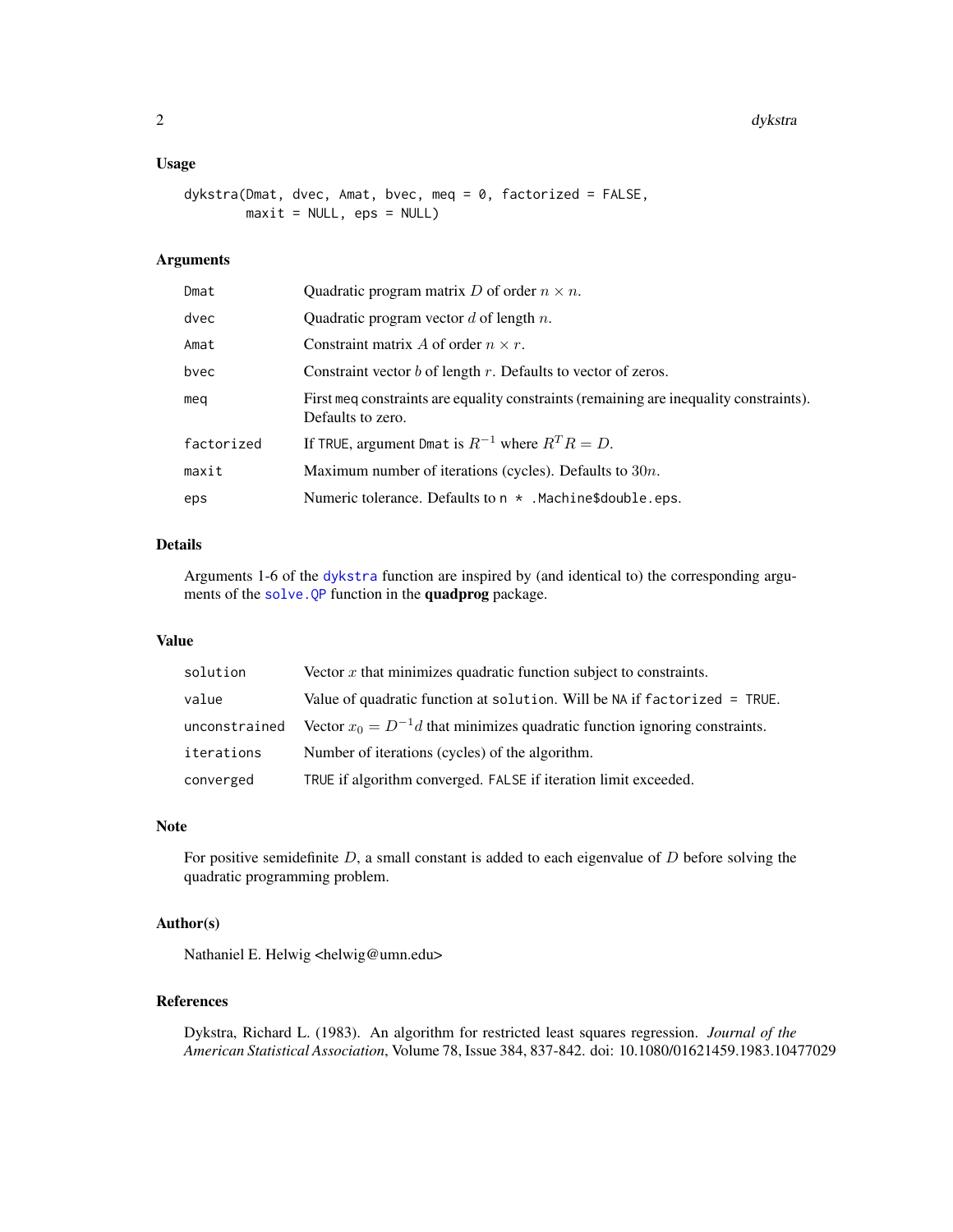#### dykstra 3

#### Examples

```
### EXAMPLE 1: Generic Quadratic Programming Problem ###
# constraint 1 (equality): coefficients sum to 1
# constraints 2-4 (inequality): coefficients non-negative
# define QP problem
Dmat \leq diag(3)
dvec \leq c(1, 1.5, 1)Amat <- cbind(rep(1, 3), diag(3))
bvec \leq -c(1, 0, 0, 0)# solve QP problem
dykstra(Dmat, dvec, Amat, bvec, meq = 1)
# solve QP problem (factorized = TRUE)
dykstra(Dmat, dvec, Amat, bvec, meq = 1, factorized = TRUE)
### EXAMPLE 2: Regression with Non-Negative Coefficients ###
# generate regression data
set.seed(1)
nobs <- 100
nvar <-5X <- matrix(rnorm(nobs*nvar), nobs, nvar)
beta <- c(0, 1, 0.3, 0.7, 0.1)
y <- X %*% beta + rnorm(nobs)
# define QP problem
Dmat <- crossprod(X)
dvec \leq crossprod(X, y)Amat <- diag(nvar)
# solve QP problem
dykstra(Dmat, dvec, Amat)
# solve QP problem (factorized = TRUE)
Rmat <- chol(Dmat)
Rinv <- solve(Rmat)
dykstra(Rinv, dvec, Amat, factorized = TRUE)
### EXAMPLE 3: Isotonic Regression ###
# generate regression data
set.seed(1)
n <- 50
x < -1:ny \leftarrow \log(x) + \text{rnorm}(n)
```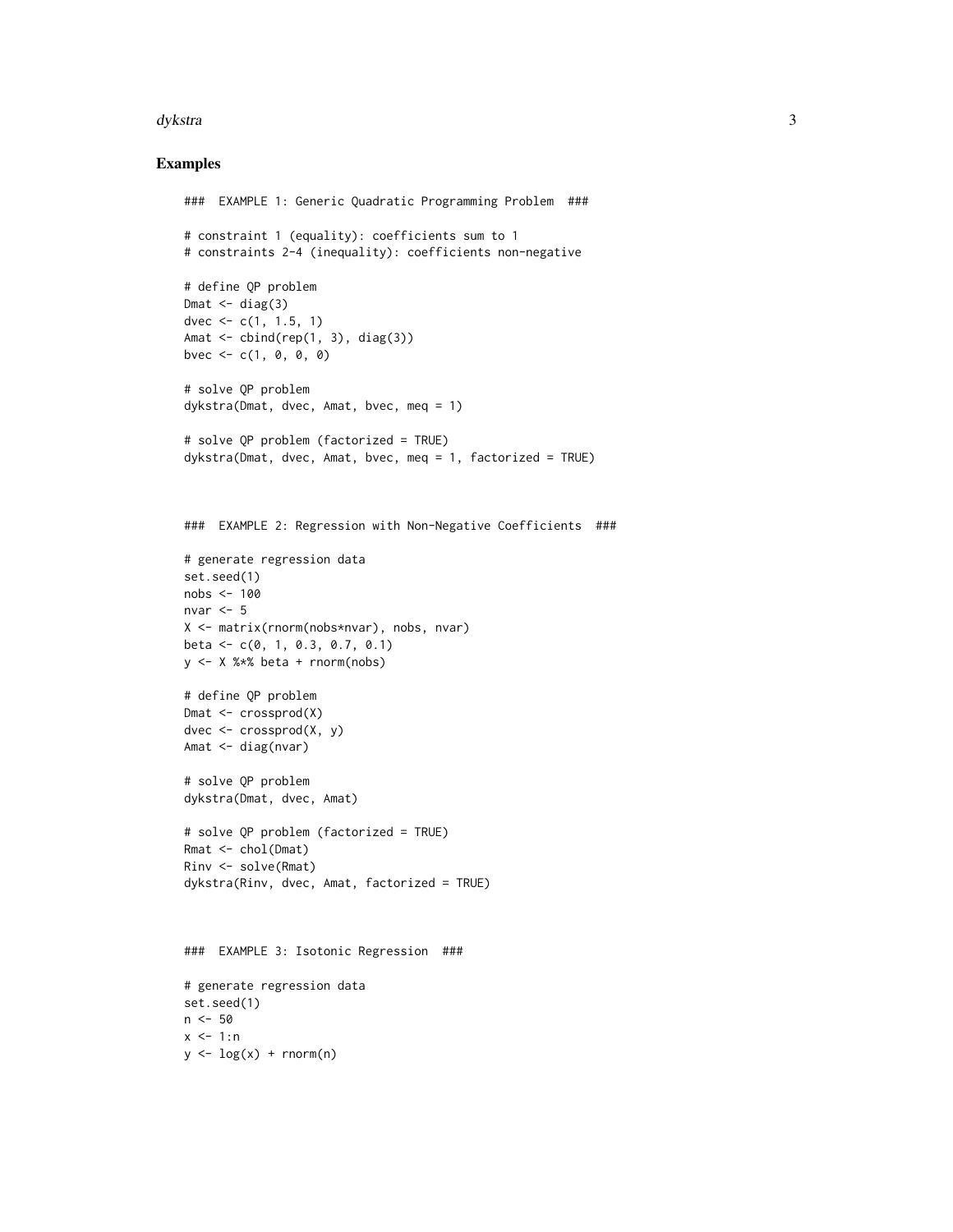```
# define QP problem
Dmat <- diag(n)
Amat <- Dmat[, 2:n] - Dmat[, 1:(n-1)]
# solve QP problem
dyk <- dykstra(Dmat, y, Amat)
dyk
# plot results
plot(x, y)
lines(x, dyk$solution)
### EX 4: Large Non-Negative Quadratic Program ###
# define QP problem
set.seed(1)
n < - 1000Dmat <- Amat <- diag(n)
dvec \le runif(n, min = -2)
```

```
# solve QP problem with dykstra
dyk <- dykstra(Dmat, dvec, Amat)
dyk
```